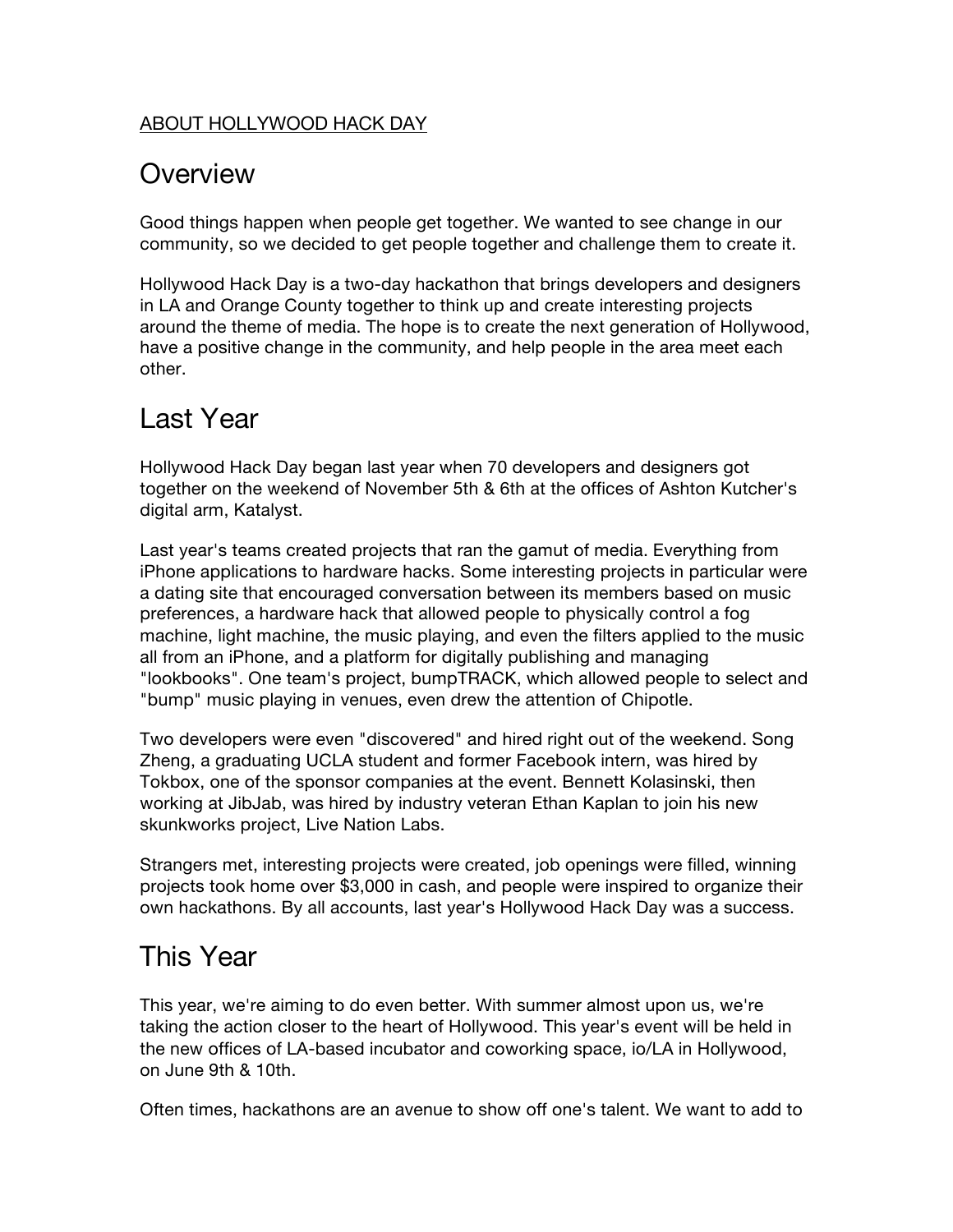that an education component so that everyone that participates leaves with more than they came with. To do that, we'll be tapping industry professionals this year to help teams think through their ideas, improve visual polish, and learn how to successfully pitch in front of an audience.

The winning project (as decided by a panel of judges) will receive \$2,000 cash, the runner up will receive \$1,000, and third place will receive \$500. In addition to the cash prizes for the winning projects, many sponsors will also be awarding prizes for the best use of their company's APIs. (For example, last year, companies gave out everything from a Sonos Play:3 to a Kindle Fire.)

# **Organizers**

Hollywood Hack Day is being held by:

- \* Rahim Sonawalla (rsonawalla@gmail.com / @rahims)
- \* Ryan Chisholm (ryan@billsilva.net / @ryanchisholm)
- \* Abe Burns (burnsabe@gmail.com / @aberaham)

## **Sponsors**

And made possible with the help of the following sponsor companies:

- \* io/LA
- \* Mashery
- \* Rdio
- \* Rovi
- \* SendGrid
- \* Songkick
- \* Spotify
- \* Spire.io
- \* Tokbox
- \* Twilio
- \* Tumblr

Food chipped in by:

- \* Chipotle
- \* Zico Coconut water
- \* Redbull

And general community support provided by:

- \* Bill Silva Management
- \* Fullscreen